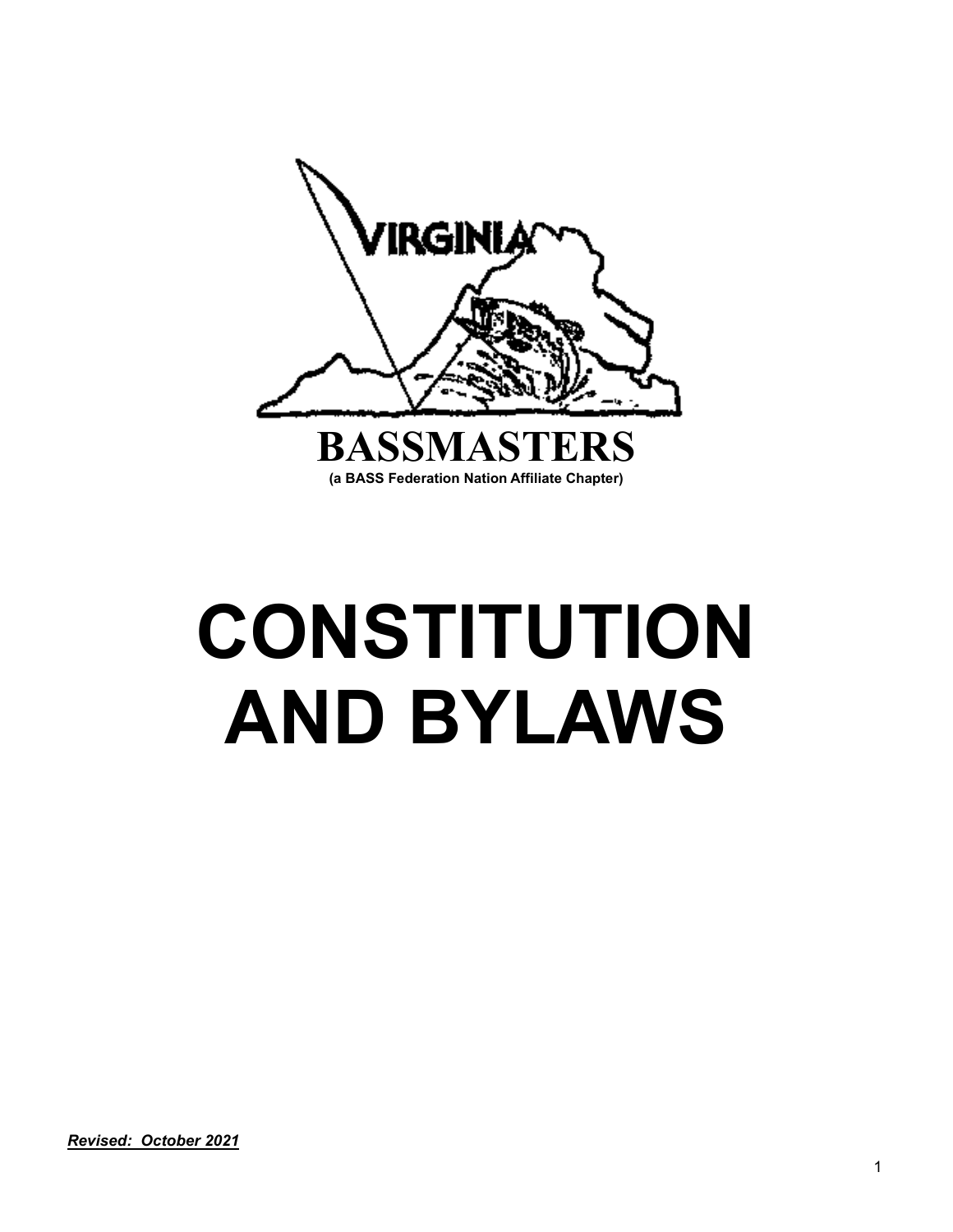# **ARTICLE I – NAME**

This chapter shall be called the VIRGINIA BASSMASTERS.

## **ARTICLE II – PURPOSE**

To stimulate public awareness of bass fishing as a major sport. To offer our state conservation department our organized moral and political support and encouragement. To promote full adherence to all conservation codes and to demand adequate water standards and legal enforcement of existing regulatory standards. To detect and report any polluter and call public and political attention to his crime. To improve our skill as bass anglers through a fellowship of friendly exchange of expert bass catching techniques and ideas, and to function as a dynamic and effective link with other chapters embracing the principles and purposes of the Bass Angler's Sportsman Society.

## **ARTICLE III – MEMBERSHIP**

The chapter shall begin with at least six but not more than ten charter members. During the chapter's first six months of existence, total general membership shall not exceed 25 members. Presently, the membership shall not exceed 50 members.

#### Section 1. Requirements for Membership

To become a chapter member, a person shall:

- a. Be a Virginia or North Carolina resident.
- b. Be at least 16 years of age.
- c. Voluntarily express a genuine interest in membership.
- d. Be recommended by one member at a regular monthly meeting.
- e. Be voted on by the membership.

#### Section 2. Membership Dues

The membership dues shall be one hundred eighty dollars (\$180.00) annually, thirty dollars (\$30.00) shall be submitted to the state's B.A.S.S. Federation Nation of Virginia and fifty dollars (\$50.00) shall be submitted to the national B.A.S.S. Federation Nation prior to December 31. The balance of one hundred dollars (\$100.00) shall be due at the first meeting in February or no later than the March tournament.

## Section 3. Removal of Membership

A person may be removed from membership for any of the following:

- a. Failure to pay dues.
- b. Any action which would reflect unsportsmanlike demeanor toward a fellow club member or dishonor and disgrace on this chapter.
- c. Any member willfully breaking any of the above will be subject to suspension by the Board and removal of membership at the next regular meeting by a quorum of the members. There will be no refund of membership dues.

# **ARTICLE IV – OFFICERS AND ELECTIONS**

Section 1. The elected officers and their duties shall be:

- a. **PRESIDENT** Preside over all meetings and direct all official business. Appoint and direct all committee functions. Supervise all club functions. Represent the club at Region and Federation functions.
- b. **VICE PRESIDENT** Act as program chairman, assist the President in his duties and preside in the absence of the President at club, Region, and Federation functions.
- c. **SECRETARY** Keep and distribute to all members all minutes of all the proceedings of all meetings, to handle all correspondence and to notify the membership of all meetings, and/or club functions, maintain a current roster, to call the roll and record all votes, to notify all new members of their election to membership, and to update these bylaws, as required.
- d. **TREASURER** Receive all monies paid into the club treasury as dues or otherwise, to give a receipt of all monies received by him and enter same on records of the club treasury, to issue checks or pay out money when ordered to do so by the membership of the club or an order signed by the Board of Directors.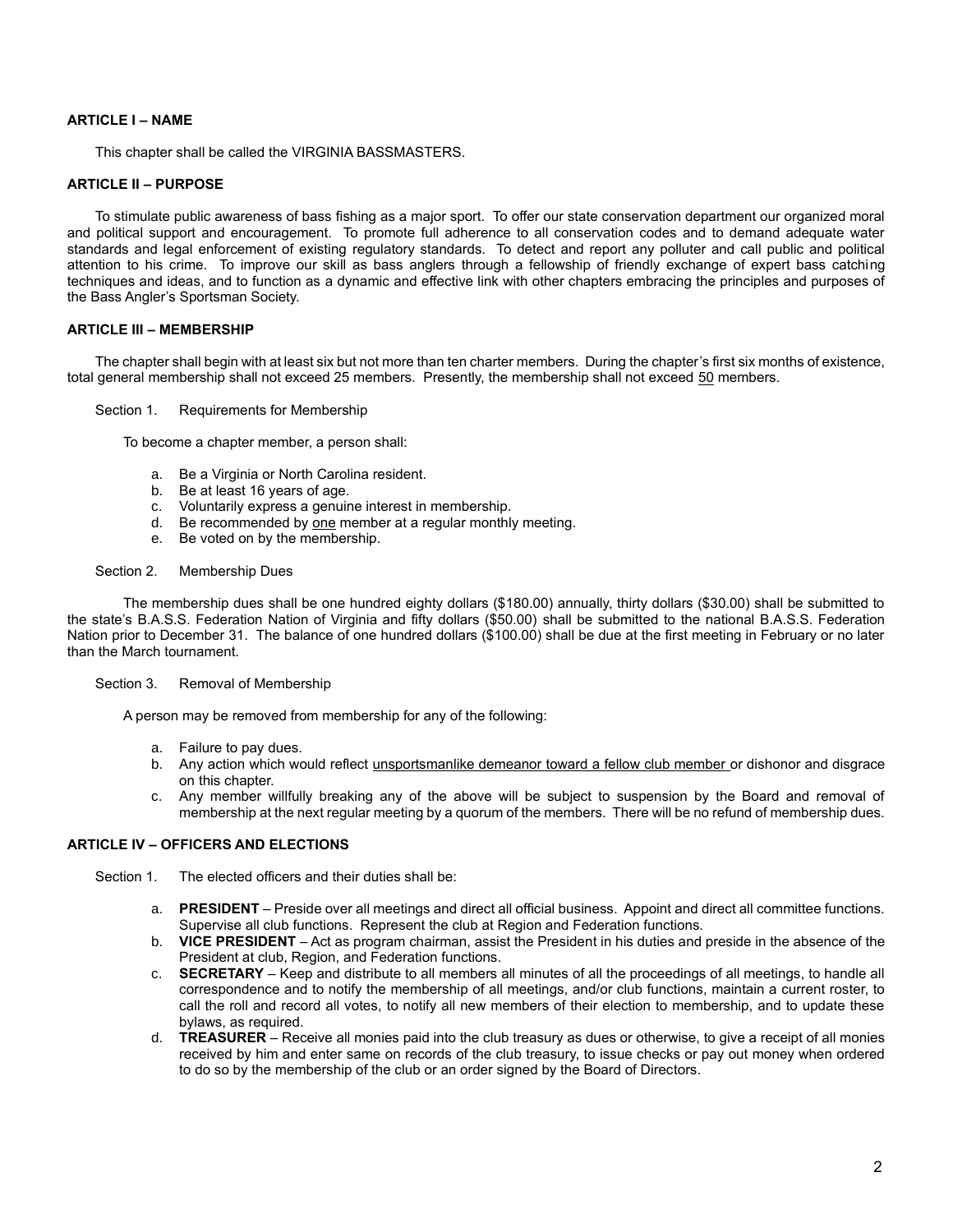- e. **TOURNAMENT CHAIRMAN** Keep all tournament records for determining yearly award winners, notify all members of the yearly standings each month, notify all members of the winners of each tournament, notify all members of the times, location, limits, and pairings for each tournament, and present trophies to tournament and yearly award winners.
- Section 2. Board of Directors

The Board of Directors shall consist of all officers and shall attend to the affairs of the club during the interim between meetings of the club, but its acts shall not conflict with actions taken by the club.

Section 3. Eligibility for Holding Office

To be eligible for an office, a member must:

- a. Have been a member for six months.
- b. Have attended at least 75% of the chapter meetings and 75% of chapter tournaments.
- c. Have shown an active interest in all chapter functions.

# **ARTICLE V – METHOD OF AMENDING THE CONSTITUTION AND BYLAWS**

The constitution may be amended at any regular meeting by a quorum of the members, provided notice of the proposed amendment has been presented to the membership at least one regular meeting prior to the vote. The same motion cannot be made more than twice during a fishing season.

# **ARTICLE VI – COMMITTEES**

Special committees shall be appointed by the President. The President shall be a member of all committees.

## **ARTICLE VII – VIRGINIA BASSMASTERS CLUB TOURNAMENTS**

- 1. One club tournament will be held in each of the following months: March, April, May, June, July, August, September, October, and November.
- 2. The Tournament Chairman, shall present a tournament schedule to be presented and approved by the membership at the last meeting of each year for the next year's schedule.
- 3. Upon approval of the tournament schedule at the club's last meeting of the year, it shall not be changed.
- 4. The Tournament Committee shall decide the times of each tournament and notify all members of such times at least two weeks before said tournament. These times may be altered at the tournament site by the Tournament Chairman.
- 5. Scoring for tournament and yearly awards shall be by pounds and ounces. In scoring, an 8 ounce penalty will be given for each dead fish weighed. A bonus of 5 ounces will be added to each member's yearly total for each meeting attended. The criterion for meeting attendance shall be a member's presence at roll call.
- 6. Trophies shall be awarded at each monthly tournament for first through third place, first place non-boater and lunker. The nonboater trophy will be awarded to the top non-boater finishing out of the top three in the overall tournament.
- 7. Yearly trophies shall be awarded at the last regular meeting of the year to the top three Fisherman of the Year, the Lunker of the Year winner, and the top three Non-Boater Fisherman of the Year.
- 8. There shall be no entry fee for regular monthly club tournaments, other than a member's yearly dues. There will be, however, a voluntary Lunker Pot collected at each tournament by the Tournament Chairman. To enter the Pot, a member may pay ten dollars (\$10.00) prior to the start of the tournament. One half of the money collected will be deposited in the club treasury, with the other half won by the member participating in the Pot with the largest bass. This shall be a purely voluntary Pot open only to duespaying members of Virginia Bassmasters.
- 9. Members that qualify to represent Virginia Bassmasters in BASS Federation Nation of Virginia tournaments are expected to fish them. The top four members at the end of a fiscal year qualify for the next year's Spring Qualifier Tournament. The top six members at the end of the fiscal year qualify for the next year's Summer Qualifier Tournament. A Virginia Bassmasters member in good standing who is participating in Region 7 tournaments will be allowed to fish with a non-Virginia Bassmasters member who is in good standing with their current Region 7 club.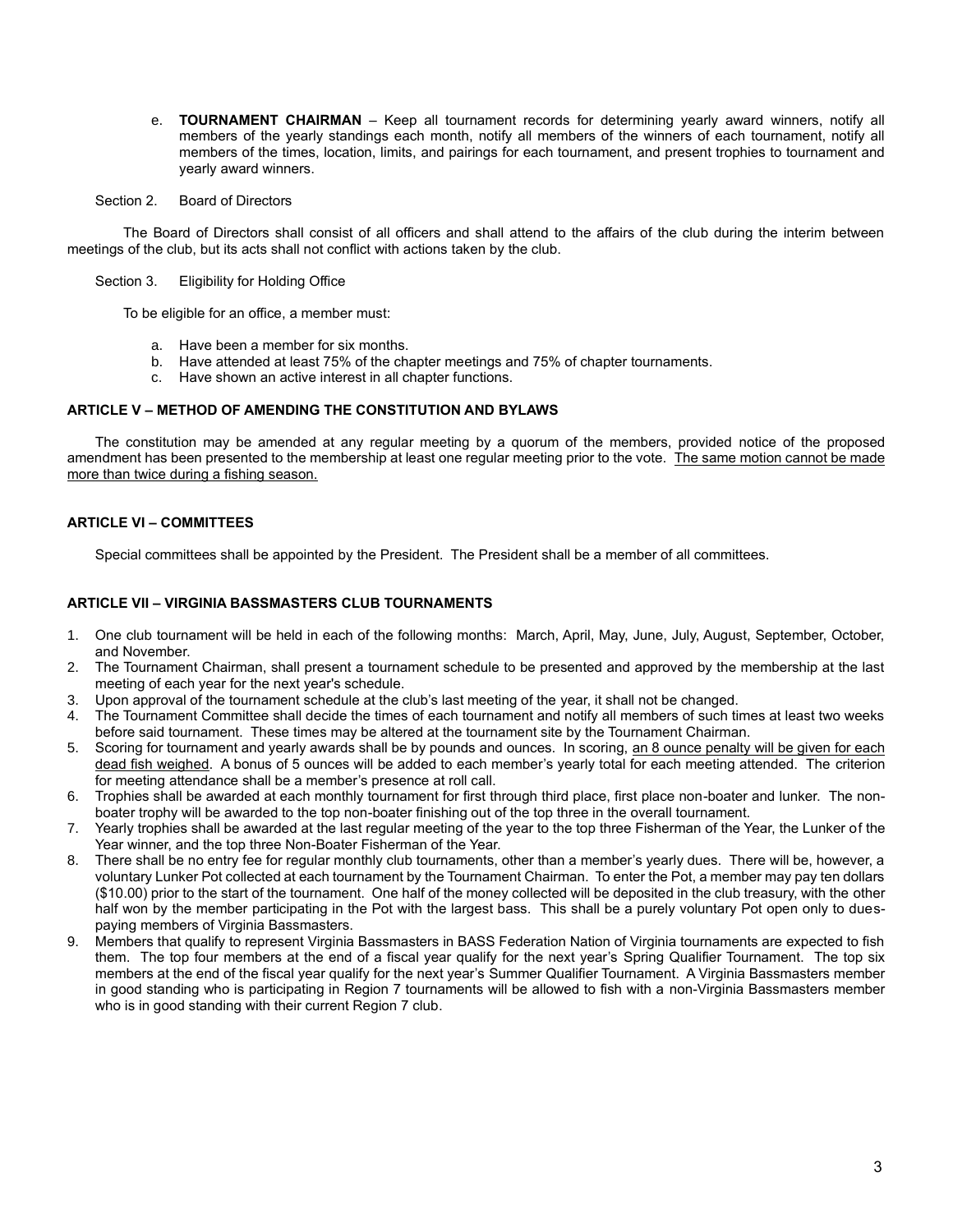## **ARTICLE VIII – VIRGINIA BASSMASTERS CLUB TOURNAMENT RULES**

The following rules and regulations have been formulated and designed with the expressed intent of affording each contestant equal opportunity of success depending upon his angling skill. These rules are not subject to change and their interpretation is reserved solely for the Tournament Committee.

- 1. **PARTICIPANTS AND ELIGIBILITY** Must be dues-paying members of Virginia Bassmasters. A contestant shall fish only with another dues-paying member of Virginia Bassmasters or alone.
- 2. **CONTESTANTS PAIR-OFF** Contestants shall be initially paired by random draw at the meeting. Once a boater has been paired with a non-boater, that boater shall be removed from each tournament day's draw until such time as each non-boater has fished with every boater or that year's season has ended, whichever shall first occur. Boaters paired together are not required to fish together. Any re-pairing shall be done from the bottom of the pairings list up, but shall include a boating member's desire not to fish alone first. After all pairings/re-pairings are appropriately adjusted by the Tournament Committee, when two contestants check out at the beginning of the day, they must stay together throughout the day and until their weigh-in is completed. A contestant must not allow any bass caught by him to be counted on the score of another contestant. In such cases, both contestants will be disqualified for the tournament and future tournaments.
- 3. **TOURNAMENT FISHING HOURS** To be announced two weeks before the tournament and just prior to morning take-off. Starting to fish before the official starting time shall be cause for disqualification. Returning to weigh-in after tournament hours shall result in a 1 lb. penalty per minute up to 15 minutes. After 15 minutes late, shall be cause for disqualification. Boat and motor trouble and other problems will not be an excuse for tardiness. The Tournament Chairman will keep the official time.
- 4. **SAFETY** Safe motoring conduct must be observed at all times by all tournament participants. Caution and safety on morning take-offs must be observed. Each contestant is required to wear a chest-type life preserver at all times the outboard motor is in gear. This preserver must be strapped, snapped, or zipped securely. Penalty for failure to abide by this rule is a 1<sup>st</sup> offense warning, thereafter loss of big fish.
- 5. **SPORTSMANSHIP** Sportsmanship, courtesy, safety, and conservation is expected from each participant. Any infraction of these fundamental sporting principles may be deemed cause for disqualification. Drunkenness on the part of any contestant during the tournament will not be tolerated and shall be cause for automatic disqualification. Alcohol may be consumed if not abused. Individual members may be restricted from drinking alcoholic beverages by the Tournament Committee.
- 6. **TACKLE AND EQUIPMENT** Only artificial lures may be used. NO "live bait" or "prepared bait" will be permitted; however, pork type strips, rinds, etc. may be used, Alabama rigs permitted only during Virginia Bassmasters club tournaments. Only one rod is permitted in use and in the water at any one time. Other rigged rods may be in the boat for substitute purposes. All bass must be caught live and in a conventional sporting manner. Electronic depth finders, temperature gauges, light meter, etc. may be used. A culling system may be used, however it can not be a penetrating system, Non Penetrating culling system is to be used."
- 7. **BOAT AND MOTOR** Fishing boats and motors may be of any size. Electric motors may be used to maneuver the boat while casting; however, "trolling" as a method of fishing is prohibited.
- 8. **BASIC BOAT EQUIPMENT** Every boat must have standard coast guard safety equipment and an aerated livewell.
- 9. **BOAT OPERATION AND EXPENSE** A full discussion should be held between the two partners prior to a morning departure as to a schedule of the boat operations. A schedule must be set that permits each contestant equal time at the controls. It is required that the partner not owning the boat pay a minimum of \$40 for gas and oil per tournament day. The contestant who is operating the boat shall have the privilege of selecting their route and fishing water. In the event that one contestant elects not to operate the boat, and such election is satisfactory to his partner, the contestant waiving the right to operate the boat shall still have the right to choose the fishing spots one-half of the time. Any contestant found operating the boat in an obvious and deliberate manner to handicap his partner shall be disqualified.
- 10. **PERMITTED FISHING LOCATIONS** Fishing is not permitted any place not accessible to the public in the area chosen for a tournament, or in areas identified as "Off Limits" by the Tournament Committee. No fishing is permitted within 50 yards of another contestant's boat that was first at the location and their trolling motor up with boat anchored. No such anchored boat shall permit selected competitors to fish within the 50 yard circle claimed by him or her to the exclusion of any other competitor. It is the responsibility of the anchored boat to make other competitors aware that he or she is anchored. All fishing must be done from a boat. Contestants must not depart the boat to fish or to land fish. Boats must stay in the water during the tournament day. All contestants must leave the official area by boat and return by boat. If a boat is disabled, a contestant and his/her fish may be taken to weigh-in by the best means possible keeping one's own catch in their site at all times prior to check-in.
- 11. **DON'T KILL YOUR CATCH** Each contestant will be expected to keep his bass alive to the best of his ability. All fish will be brought to the scales I plastic bags with water and all live fish will be released except trophy fish.
- 12. **SCORING** Only largemouth, spotted or smallmouth bass will be weighed. During the tournament day, each contestant must keep his fish separated from that of his partner. At no time shall any contestant have more than the legal number of bass allowed per person, on the body of water being fished. Each contestant must present his own catch to weigh-in. A bass will not be counted nor weighed that is not within the limit of the body of water being fished. As a penalty, one pound will be subtracted from his total weight. Any contestant bringing in more than the limit, will have his bass culled down to the limit by the Tournament Committee and the largest bass on the stringer will be culled first. It is the responsibility of the individual contestant to ensure his weight is recorded correctly.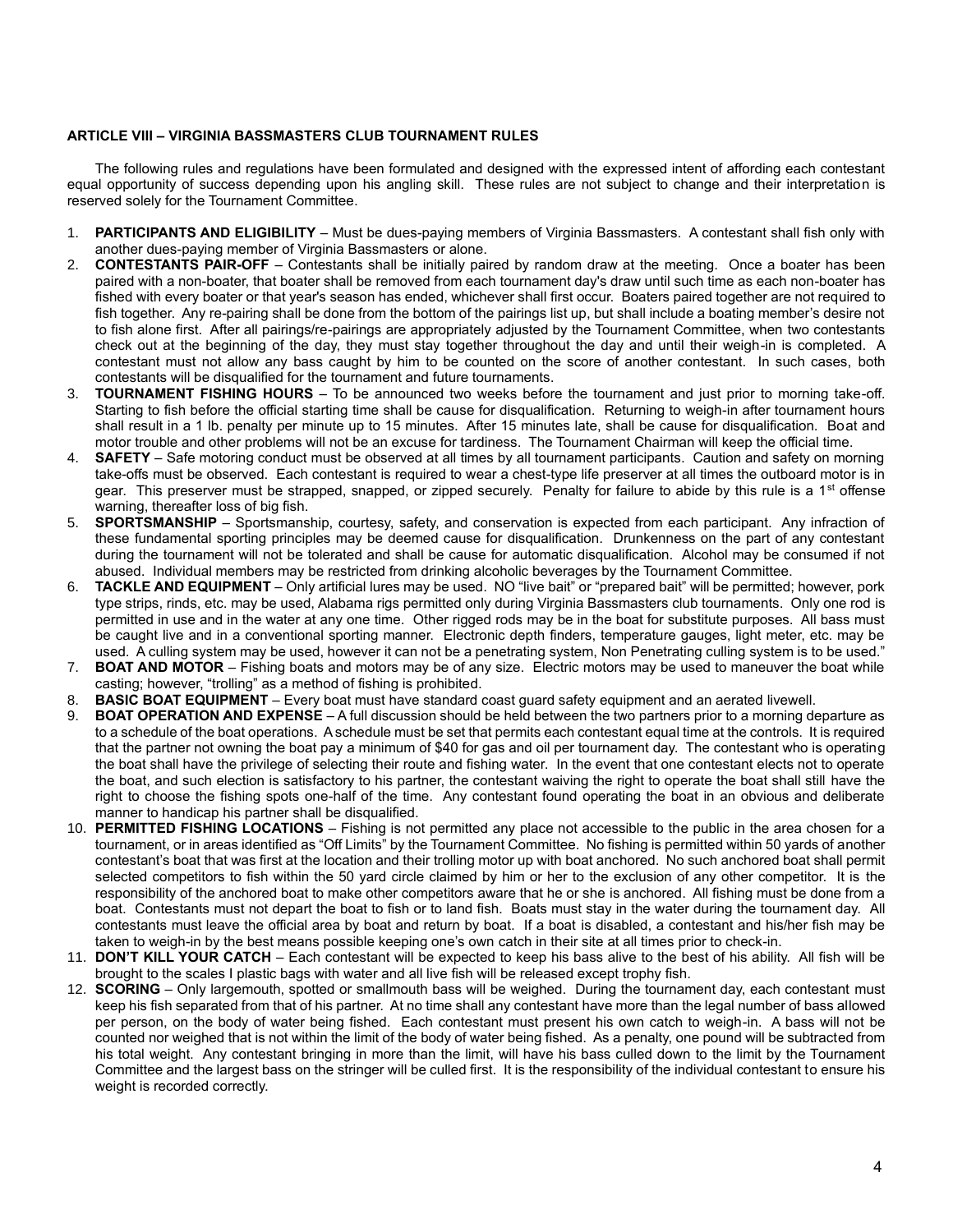- 13. **TIES** In the event of a tie, the winning contestant in each instance shall be decided by the weight of the largest bass caught during the tournament by each contestant and declaring the one with the largest bass the winner. In the event of a tie for lunker, the winning contestant in each instance shall be decided first by the number of fish caught, second by the total bag weight, and third by a toss of the coin. It is the responsibility of the individual contestant to ensure that his largest bass is weighed.
- 14. **FISHING CONDITIONS** The tournament will be held unless the ramp is unavailable due to weather related conditions. An alternate ramp, if available, may be selected by the Tournament Committee, time permitting.
- 15. **PROTEST** Any contestant wishing to protest the score of a fellow contestant must do so in writing and within thirty (30) minutes after that day's official weigh-in time.
- 16. **LATE** If a club member is late to a tournament, the late member will be docked his biggest fish during the weigh-in. His biggest fish will be culled by the Tournament Director or designee. Late will be defined as not having your boat in the water and ready to go at the prescribed time set by the Tournament Director.
- 17. **RATIO** Membership must maintain a minimum 2 to 1.5 boat owner to non-boat owner ratio. Any current club member who is a non-boat owner may remain a member until which time he chooses to renew his membership.
- 18. **INSURANCE:** A contestant **may not** operate a boat unless that contestant and/or boat owner has provided valid documented proof of a minimum of \$300,000 Boating Liability Insurance on the boat to be operated. The documented proof must show an effective date and must be received by a club officer prior to the first tournament in which the boat is to be used.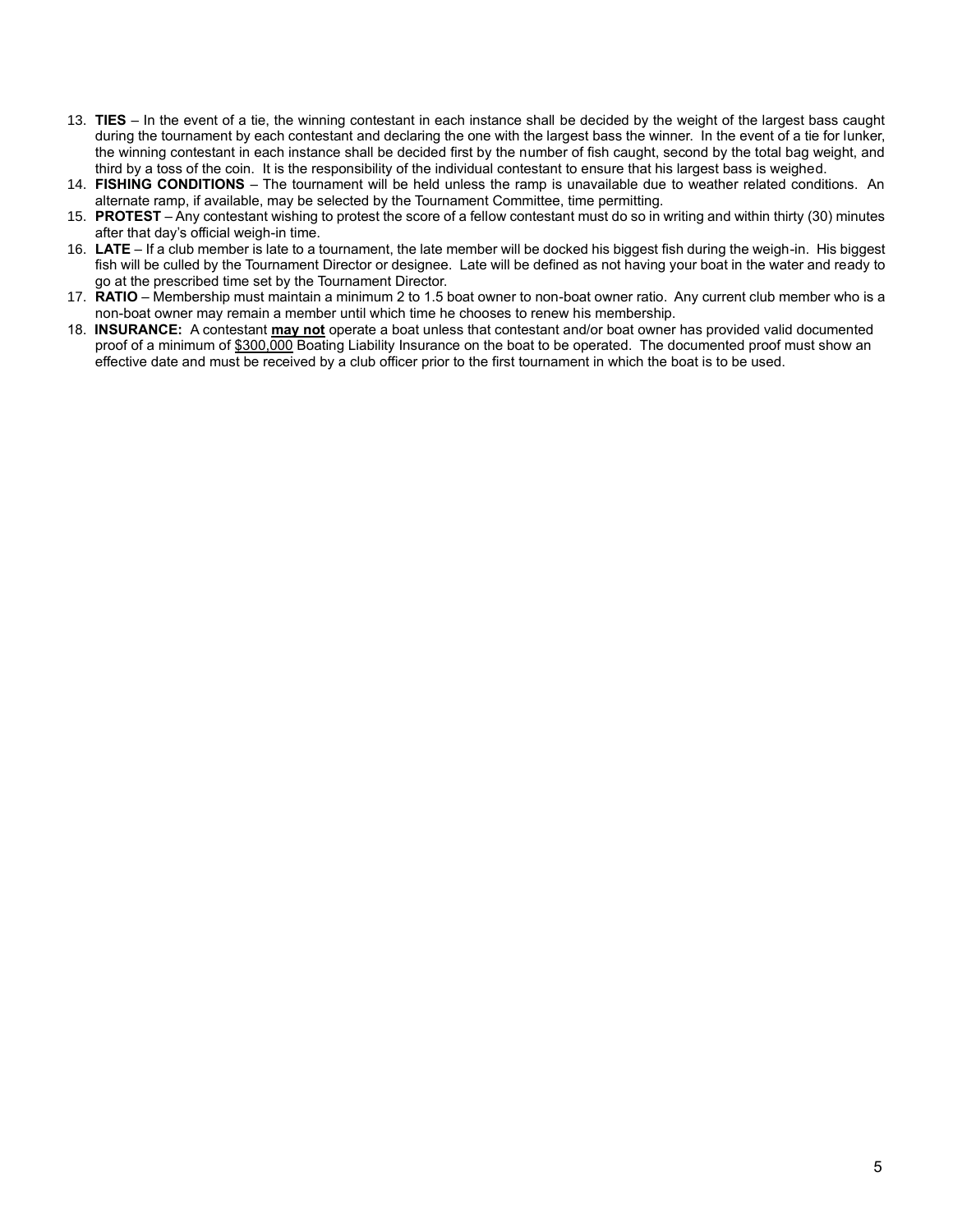# CHRONOLOGICAL ORDER OF BYLAW AMENDMENTS:

# *Amendment to bylaws proposed, voted on, and passed March 25, 1995. (orginal vote date 1995, law added April 2007)*

*A Virginia Bassmaster member, in good standing, who is participating in the Region 7 Tournaments, will only be allowed to fish with a partner who is also a member of Virginia Bassmasters in good standing.*

#### *Amendment to bylaws proposed, voted on, and passed July 19, 1997:*

*Article VIII. 16. Late. "Late will be defined as not checking in with the tournament chairman prior to blast off the morning of the tournament: shall be changed to "Late will be defined as not having your boat in the water and ready to go at the prescribed time set by the Tournament Director."*

*Amendments made to bylaws as voted on by the membership December 1999:*

*Reflect increase in dues from \$125.00 to \$150.00 and Article III.3.b shall now read "Failure to attend 50% of the chapter meetings and 50% of chapter tournaments, including the Don Sprinkle Open, during a 12-month period. \*\*Note: This was later removed.*

#### *Amended to include the insurance requirement rule 18 as part of the Constitution & Bylaws 2000 on May 13, 2000.*

*Amendment to tournament bylaws proposed, voted on and passed May 2001: Amendment to Bylaws tournament rule 2 to reflect that boaters paired together are not required to fish together.*

*Amendment to bylaws reflecting that a motion cannot be made more than twice during a fishing season was proposed, voted on and passed July 2002.*

*Amendment to tournament rules late to weigh-in penalty was proposed, voted on and passed September 2002*: *Article VIII.3. Tournament Fishing Hours shall read "Returning to weigh-in after tournament hours shall result in a 1 lb. penalty per minute up to 15 minutes. After 15 minutes late, shall be cause for disqualification.* 

# *Amendment voted on during the 2004 season and Reprinted: August 25, 2004*

*Section 3.b of Article III-Membership "Failure to attend 50% of the chapter meetings and 50% of chapter tournaments, including the Don Sprinkle Open, during a 12-month period" has been deleted. Once a member pays dues, he/she is a member for the year and cannot be removed from the roster unless requested by that member.*

*Section 17 of Article VIII-Tournament Rules has been changed to indicate that the boater to no-boater ratio is now 2 to 1.5. There must be at least 2 boaters for every 1.5 non-boaters.* 

*Amendment made to reflect Virginia B.A.S.S. Federation dues change for 2005: December 4, 2004 Section 2. Membership Dues has been changed to reflect the increase in State dues as required to \$20.00.*

*Amendment made to reflect National B.A.S.S. Federation dues change for 2006: November 1, 2005 Section 2. Membership Dues has been changed to reflect the increase in National dues as required to \$20.00.*

*Amendments made throughout the Constitution and Bylaws to reflect the name changes of National B.A.S.S. Federation to BASS Federation Nation and Virginia B.A.S.S. Federation to BASS Federation Nation of Virginia: January 12, 2006*

#### *Amendment proposed, voted on and passed November 2006:*

*The phrase "in site of one's own catch" be added to tournament rules regarding the transporting of a competitor's fish to the scales*  in the event of a boat breakdown. An angler's fish and the angler may be transported to weigh in (i.e. an angler's catch must be in *their site at all times prior to check-in), in the event of a breakdown.*

# *Amendments proposed, voted on and passed, March, 2007:*

*Article VII, part 5. There will be 4oz added to the dead fish penalty making the total penalty 8 oz.*

*Article VIII, part 2. The fine for not contacting the tournament director prior to a club tournament (\$25.00) has been removed from the bylaws. There will not be a fine for not contacting the tournament director.* 

*Article VIII, part 4. Replacing the sentence "*Each contestant is required to wear a chest-type life preserver at all times the outboard motor is running" with "…a chest type preserver at all times while the motor is in gear."

*Article VIII, part 10. Fishing is not permitted within 50 yds. of another contestants boat that was first at the location, has his trolling motor up and is anchored.*

*Article VIII, part 13. The means of resolving a tie for the 'lunker' will be as follows: First, the contestant with the most fish caught that day will win; Second (if the first option does not work), the contestant with the heaviest bag wins the lunker; Third and final (if the second option does not work), a flip of the coin will decide the lunker winner.* 

*Article VIII, part 14. Replace the existing sentence with "The tournament will be held unless the ramp is unavailable due to weather related conditions. An alternate ramp, if available, may then be selected by the Tournament Committee, time permitting.*

*Amendment to bylaws reflecting National and State Federation dues increase effective 1-1-10, January, 2010.: Article III, part 2. National dues are now \$30 and State dues are now \$35 for total club dues of \$165.*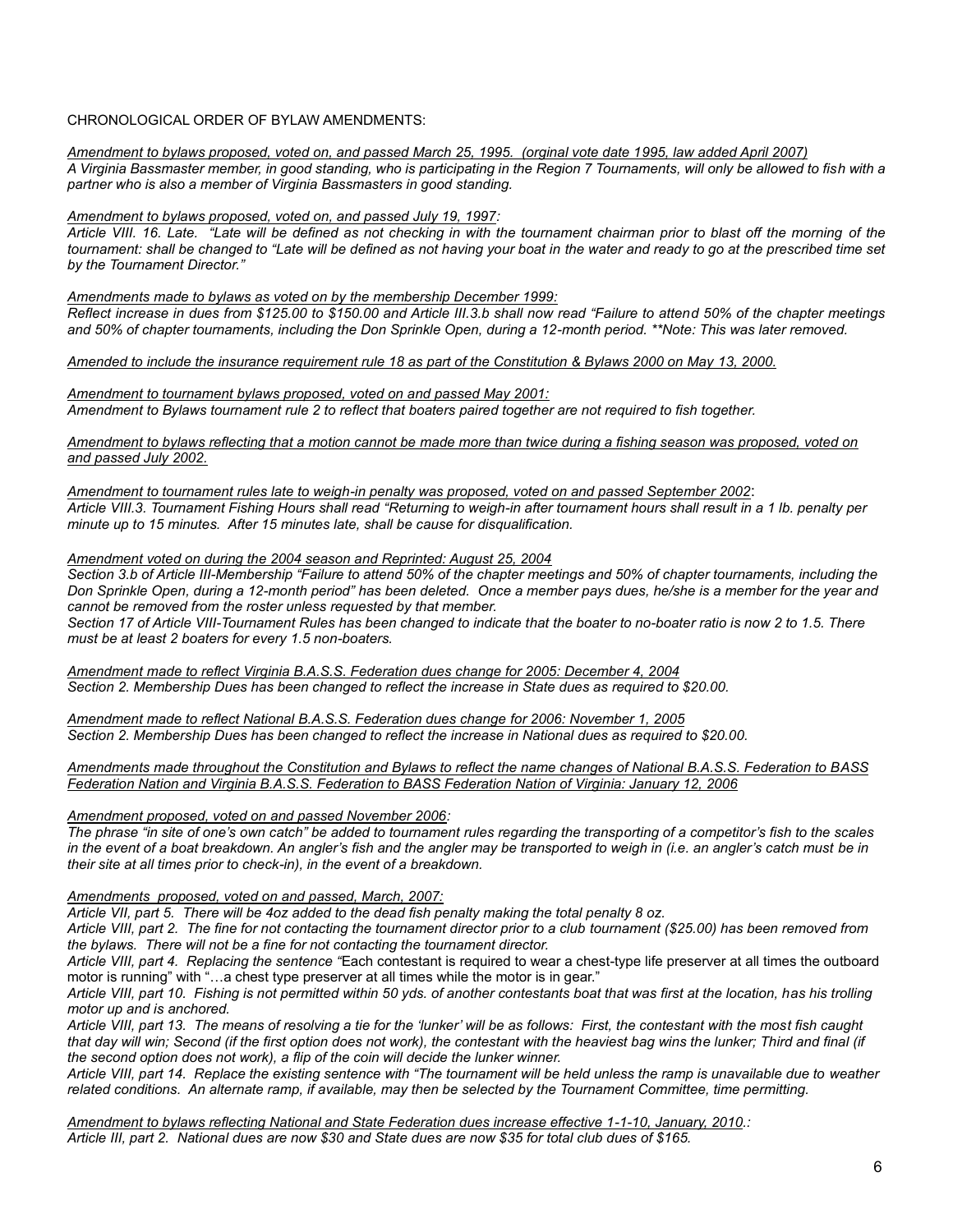# *Amendments proposed, voted on and passed, June 2010:*

*Article III, Section 3, part b. Added "…unsportsmanlike demeanor toward a fellow club member…".*

*Article V. The same motion cannot be made more than twice during a fishing season.*

*Article VIII, Section 2. Clarified initial pairings by random draw; if two are paired who have already fished that season, they can be*  re-paired; and any re-pairings shall be done from the bottom of the pairings list up, but shall include a boating member's desire not *to fish alone first. After all pairings/re-pairings are appropriately adjusted by the Tournament Committee, when two contestants check out at the beginning of the day, they must stay together throughout the day and until their weigh-in is completed. Article VIII, Section 9. It is required that the partner not owning the boat pay his/her boater's lunker pot entry of \$10, and \$40 for gas and oil per tournament day.*

*Article VII, Section 10. Fishing is not permitted any place not accessible to the public in the area chosen for a tournament, or in areas identified as "Off Limits" by the Tournament Committee. No fishing is permitted within 50 yards of another contestant's boat that was first at the location and their trolling motor up with boat anchored. No such anchored boat shall permit selected competitors to fish within the 50 yard circle claimed by him or her to the exclusion of any other competitor. It is the responsibility of the anchored boat to make other competitors aware that he or she is anchored.*

*Article VII, Section 18. Changed the minimum watercraft liability coverage amount to \$300,000 to be consistent with BASS rules.*

#### *Amendments proposed, voted on and passed, December 2012:*

*Article VII, Section 9. Omitted \$100 fine for not fishing State qualifier tournaments: Mr. BASS or Chapter Team. Article VIII, Section 4. Omitted penalty for violating life-jacket rules and replaced with 1st offense warning, thereafter loss of big fish.*

#### *Amendment to bylaws reflecting National and State Federation dues increase effective 1-1-14, January, 2014.:*

*Article III, part 2. Club membership dues are now \$100 instead of \$85 beginning with the 2015 season.*

*Article Vii, Section 9, The non-boater shall not be responsibility for ramp fee or their boater's lunker pot entry. And the gas expense of \$100 typically provided to the boaters at Mr. Bass and to all 6-man team members shall be discontinued until further notice. Article VIII, Section 2. Delete the first 8 sentences of section 2 and replace with "Non-boating contestants will be paired by draw at the ramp on the morning of each day's tournament. The no-boaters shall draw their partner for the day from boaters checked in that day. Once a boater has been paired, that boater shall be removed from the next tournament day's draw until such time as each non-boater has fished with every boater or that year's season has ended, whichever shall first occur." Continue with "When two contestants check out at the beginning of the day,....."*

*Article VIII, Section 17. Replace the words "must maintain a minimum" with "shall not exceed a maximum".*

#### *Article VIII, Section 6 Tackle and Equipment, February 2017*

*Amended to use. Added "Alabama rigs permitted only during Virginia Bassmasters club tournaments."*

#### *Article VIII, Section 12 Scoring, February 2017*

*Amended to include Spotted Bass, to read "Only largemouth, spotted or smallmouth bass will be weighed."*

# *Article VII, Section 2, February 2019*

*Amended to "The Tournament Chairman, shall present a tournament schedule to be presented and approved by the membership at the last meeting of each year for the next year's schedule."*

#### *Article VII, Section 3, February 2019*

*Amended to "Upon approval of the tournament schedule at the club's last meeting of the year, it shall not be changed."*

## *Article VII, Section 9 Fourth Sentence, February 2019*

*Amended to "Members that qualify to represent Virginia Bassmasters in BASS Federation Nation of Virginia tournaments are expected to fish them. The top four members at the end of a fiscal year qualify for the next year's Mr. BASS Tournament. The top six members at the end of the fiscal year qualify for the next year's Chapter Team Tournament. A Virginia Bassmasters member in good standing who is participating in Region 7 tournaments will be allowed to fish with a non-Virginia Bassmasters member."*

## *Article VII, Section 9 Second Sentence, March 2021*

*The top four members at the end of a fiscal year qualify for the next year's Mr. BASS Tournament Wording changed to; The top four members at the end of a fiscal year qualify for the next year's Spring Classic Tournament*

## *Article VII, Section 9 Third Sentence, March 2021*

*The top six members at the end of a fiscal year qualify for the next year's Chapter Team Tournament Wording changed to; The top six members at the end of a fiscal year qualify for the next year's Summer Classic Tournament*

## *ARTICLE III – MEMBERSHIP, Section 2 Membership Dues, October 2021*

*The membership dues shall be one hundred sixty five dollars (\$165.00) annually, thirty dollars (\$30.00) shall be submitted to the state's B.A.S.S. Federation Nation of Virginia and thirty five dollars (\$35.00)*

*Wording Changed to;* The membership dues shall be one hundred eighty dollars (\$180.00) annually, thirty dollars (\$30.00) shall be submitted to the state's B.A.S.S. Federation Nation of Virginia and fifty dollars (\$50.00)